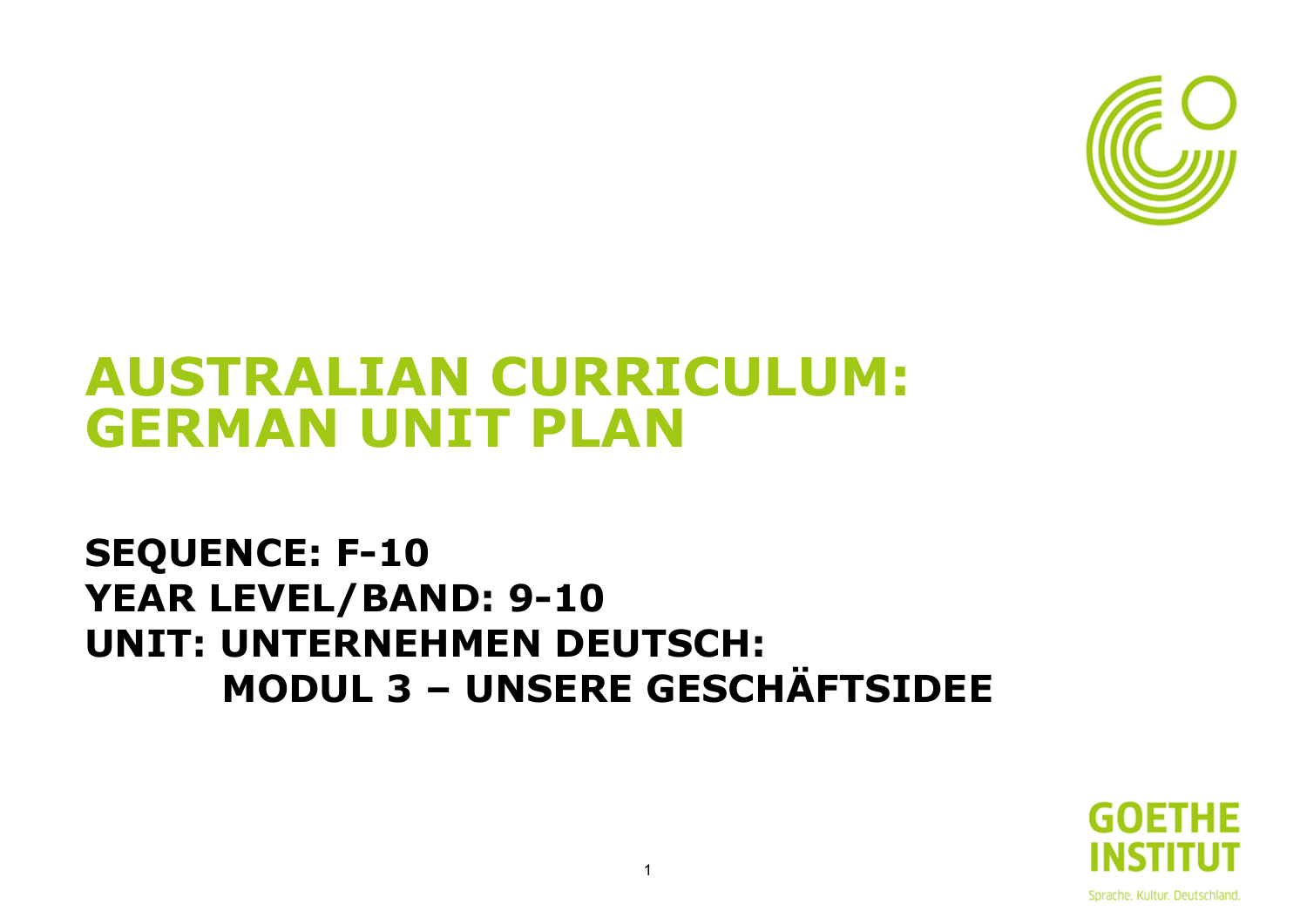*This Unit Planner developed by, and kindly shared by former AFMLTA President, Kylie Farmer, has been adopted by the Goethe-Institut Australien.*

### **Australian Curriculum: German Unit Plan**

**Sequence:** F-10 **Year Level/Band:** 9-10 **Unit:** Our business idea

**Focus Question:** How do companies advertise products and services?

#### **Aspects of the 9-10 Band Achievement Standard being addressed through this Unit:**

Suggested aspects of the Achievement Standard for the proposed Assessment Tasks are noted numerically on the following page next to each task. A full listing of all aspects of the Achievement Standard is to be found on the final page, noting that the numbering system is not from ACARA, but rather developed for the purpose of presenting this series of Unit Plans.

|       | <b>Language Focus</b>                                                                                      |                                                                                                       | <b>Focusing Questions</b><br>(to elicit intercultural<br>understandings)                                                                                                                                                                                                                                        | <b>Content Focus</b>                         |                                                                                                                                                                                                                        |
|-------|------------------------------------------------------------------------------------------------------------|-------------------------------------------------------------------------------------------------------|-----------------------------------------------------------------------------------------------------------------------------------------------------------------------------------------------------------------------------------------------------------------------------------------------------------------|----------------------------------------------|------------------------------------------------------------------------------------------------------------------------------------------------------------------------------------------------------------------------|
| Goals | <b>Communicating</b><br><b>Strand</b><br>Socialising<br>Informing<br>Reflecting<br>Creating<br>Translating | <b>Understanding</b><br><b>Strand</b><br>Systems of<br>language<br>Role of<br>Language and<br>Culture | How do companies advertise<br>$\bullet$<br>their products?<br>Are there differences<br>$\bullet$<br>between Australian and<br>German advertisements?<br>What factors need to be<br>taken into account when<br>creating an advertisement?<br>What do you notice when<br>$\bullet$<br>writing a slogan in German? | <b>Cross Curriculum</b><br><b>Priorities</b> | General<br><b>Capabilities</b><br>Literacy<br>Intercultural<br>Understanding<br><b>Personal and Social</b><br>Capability<br><b>ICT Capability</b><br><b>Critical and Creative</b><br>Thinking<br>Ethical Understanding |